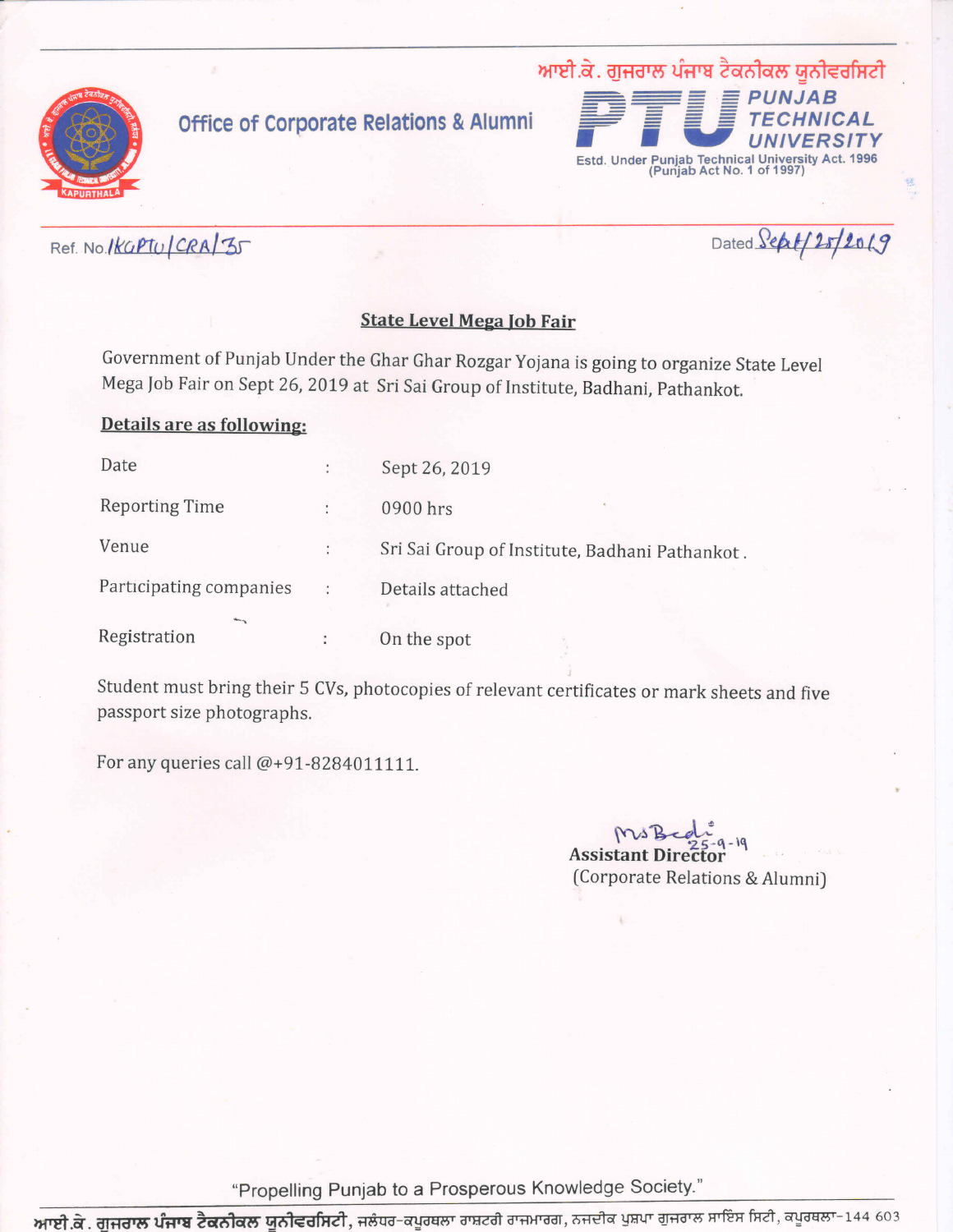## **Detail of Participating Companies**

| S.No           | Company                          | Eligibilty                                                  | <b>Selection Process</b> |
|----------------|----------------------------------|-------------------------------------------------------------|--------------------------|
| $\mathbf 1$    | Tech Mahindra                    | Minimum 12, Diploma All streams, All Graduates<br>& MBA     | Interview                |
| $\overline{2}$ | Sach Tech                        | B.Tech. CSE, IT, ECE                                        | Written Test, GD, PI     |
| 3              | Exide Life                       | BBA,MBA                                                     | Interview                |
| 4              | <b>SBI Mutual Fund</b>           | BBA,MBA                                                     | Written Test, GD, PI     |
| 5              | Cogniter                         | B.Tech. CSE,IT,                                             | Written Test, GD, PI     |
| 6              | Skyach                           | B.Tech. CSE,IT,                                             | Written Test, GD, PI     |
| 7              | Zeiss Pharma                     | D.Pharma, B.Pharma, M.Pharma, B.Sc.<br>Microbiology         | Interview                |
| 8              | Alpha Net                        | BBA,BCA,B.Tech. IT,CSE,ECE,M.Tech.<br>IT, MBA, MCA, B.Sc.IT | Written Test, GD, PI     |
| 9              | Axis Bank                        | BBA,MBA                                                     | Interview                |
| 10             | Eureka Forbes                    | BBA, MBA, B. Tech. ECE                                      | Interview                |
| 11             | <b>Monarch Automation</b>        | Diploma, B. Tech. ME, ECE, EE                               | Interview                |
| 12             | Kandhari Beverages(Coca<br>Cola) | Diploma, ITI ME, ECE, EE, B.Sc. Chemistry                   | Written Test, GD, PI     |
| 13             | Sebiz                            | B.Tech. CSE, IT, ECE                                        | Interview                |
| 14             | Land Mark Group                  | B.Tech/Diploma ME,ECE,CSE,EE,BBA,BCA,MBA                    | $GD$ , $PI$              |
| 15             | SBI Life                         | <b>BBA, MBA, All Graduates</b>                              | Interview                |
| 16             | Health Bio Tech Limited          | D.Pharma, B.Pharma                                          | Interview                |
| 17             | Ziqitza Healthcare Ltd.          | D.Pharma, B.Pharma, B.Sc Nursing, GNM                       | Interview                |
| 18             | Bajaj Sons                       | ITI, Diploma ME                                             | Interview                |
| 19             | Just Dial                        | BBA, MBA                                                    | Interview                |
| 20             | Coral                            | <b>HMCT</b>                                                 | Interview                |
| 21             | Amandeep Hospital                | B.Pharma, M.Pharma, B.Sc. Nursing, GNM                      | Interview                |
| 22             | Star Health Insurance            | BBA, MBA, All Graduates                                     | Interview                |
| 23             | PNB MetLife                      | BBA, MBA, All Graduates                                     | Interview                |
| 24             | <b>ICICI PRU</b>                 | BBA, MBA, All Graduates                                     | Interview                |
| 25             | Taj Swarna Hotel                 | <b>B.HMCT</b>                                               | Interview                |
| 26             | Raps IT                          | B.Tech. CSE, IT, ECE, ME, MCA                               | Written Test, GD, PI     |
| 27             | Shri Ram                         | <b>MBA, All Graduates</b>                                   | Interview                |
| 28             | Religare                         | All Graduates, MBA                                          | Interview                |
| 29             | SriRaj Financial Services        | All Graduates, MBA                                          | Interview                |
| 30             | Jannat Resort                    | All Graduates                                               | Interview                |